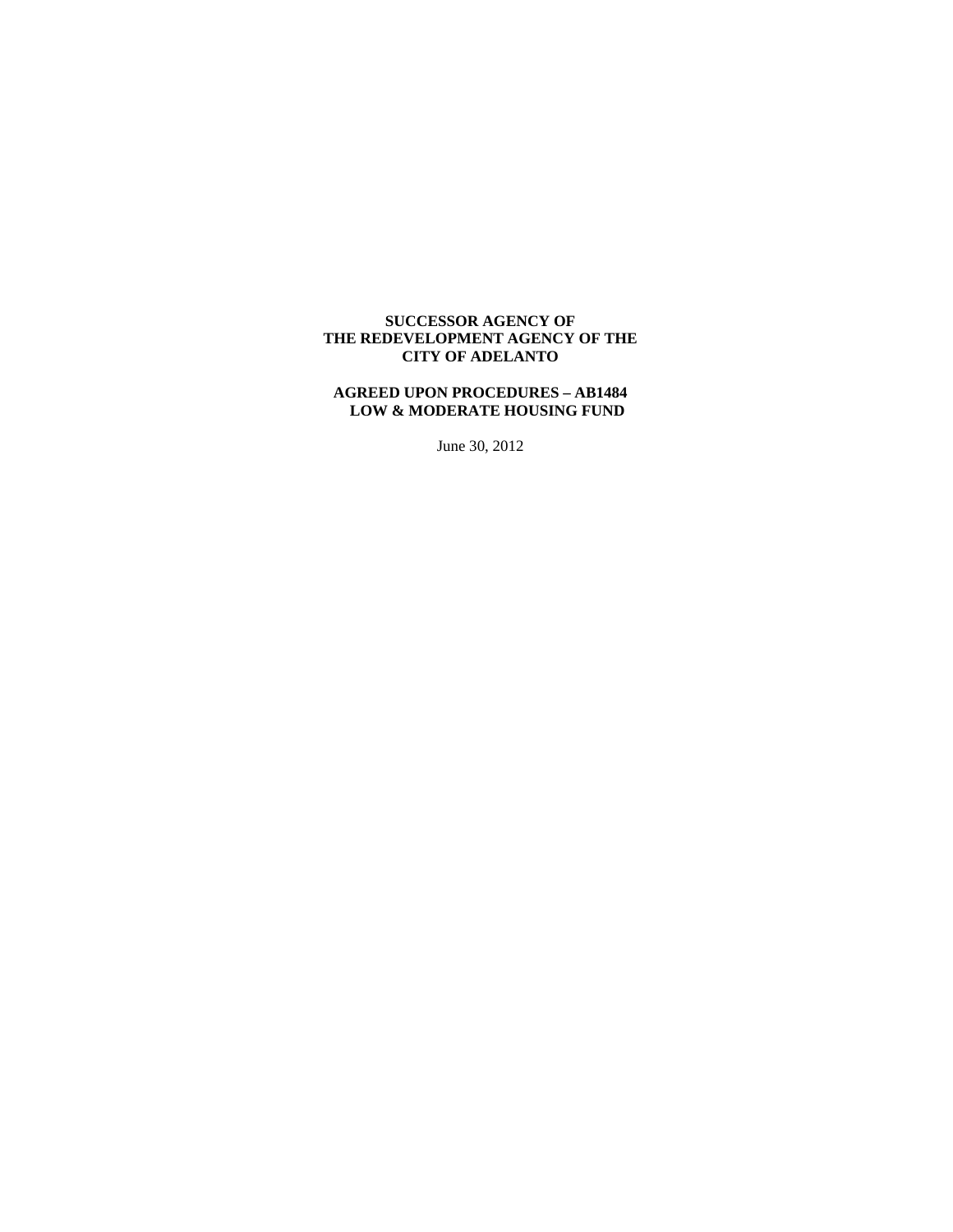## **SUCCESSOR AGENCY OF THE REDEVELOPMENT AGENCY OF THE CITY OF ADELANTO AGREED UPON PROCEDURES – AB1484 LOW & MODERATE HOUSING FUND**

### TABLE OF CONTENTS June 30, 2012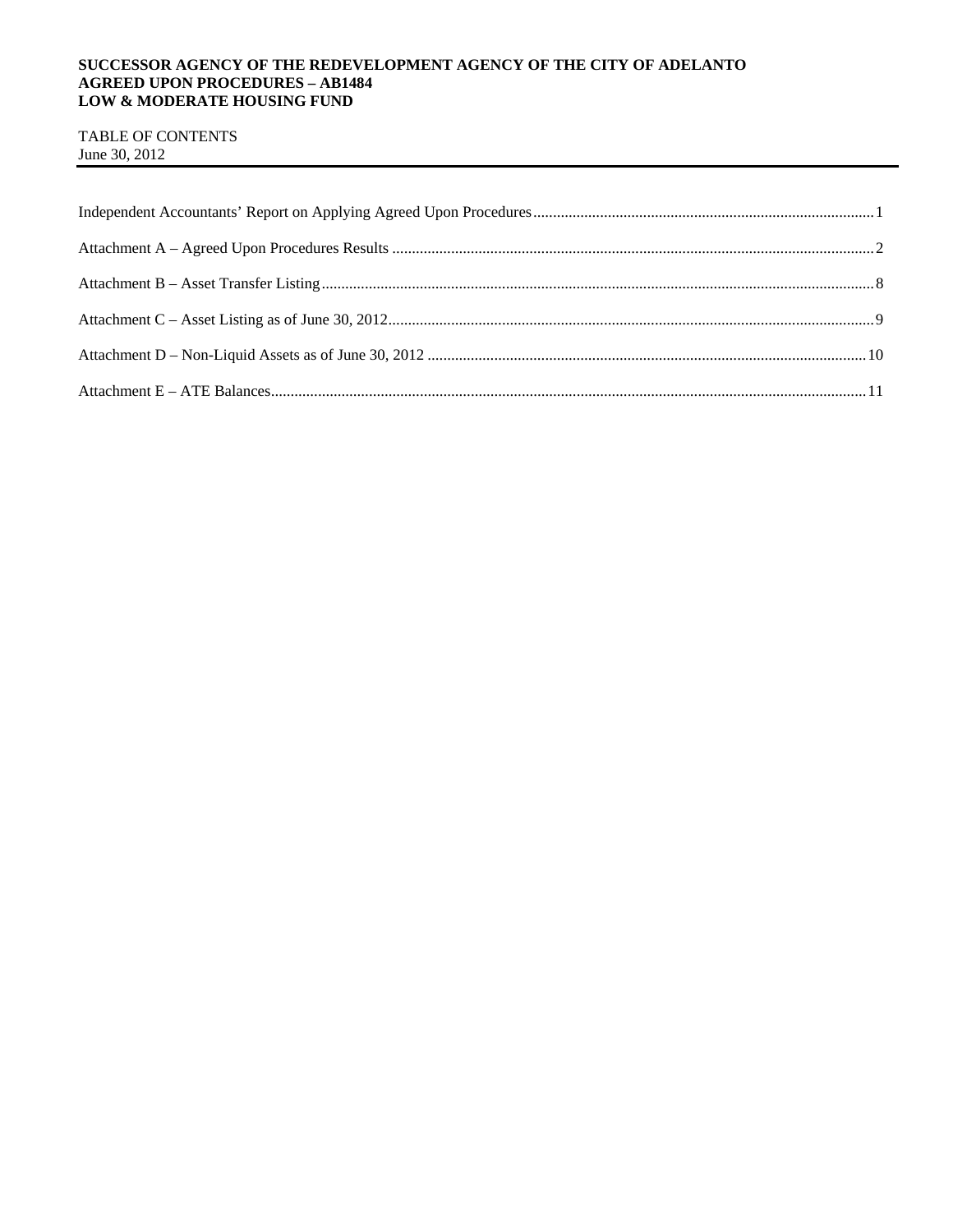

**PARTNERS**  RONALD A LEVY, CPA CRAIG A HART TZHEIM, CPA HADLEY Y HUI, CPA

COMMERCIAL ACCOUNTING & TAX SERVICES 9107 WILSHIRE E BLVD. SUITE 500 0BEVERLY HILLS, CA 90210 TEL: 310.273.2745 FAX: 310.670.16 689 www.mlhcpas.o om

GOVERNMENTAL AUDIT SERVICES 5800 E. HAN NNUM, SUITE E CULVER C CITY, CA 90230 TEL L: 310.670.2745 FAX X: 310.670.1689 ww ww.mlhcpas.com

# INDEPENDENT ACCOUNTANTS' REPORT **ON APP PLYING AGR REED UPON P PROCEDURE ES ON**  THE LOW AND MODERATE INCOME HOUSING FUND

Oversight Board of the Successor Agency C ity of Adelanto City of Adelanto<br>Adelanto, California 92301

We have performed the procedures enumerated below solely to assist in ensuring that the Successor Agency of the Redevelopment Agency of the City of Adelanto is complying with its statutory requirements with respect to AB1484. Management of the Successor Agency is responsible for the accounting records pertaining to statutory compliance pursuant to Health and Safety Code Section 34179.5.

This agreed-upon procedures engagement was performed in accordance with attestation standards established by the American Institute of Certified Public Accountants. The sufficiency of these procedures is solely the responsibility of the specified users of the report. Consequently, we make no representation regarding the sufficiency of the procedures described below either for the purpose for which this report has been requested or for any other purpose.

The scope of this engagement was limited to performing the agreed-upon procedures with respect to AB1484.

Attachment A of this report identifies the results of the procedures performed.

Attachment B is an asset transfer listing.

Attachment C is an asset listing as of June 30, 2012.

Attachment D is non-liquid asset listing as of June 30, 2012.

Attachment E is an ATE balance schedule.

We were not engaged to, and did not perform an examination, the objective of which would be the expression of an opinion as to the appropriateness of the results summarized in Attachment A through Attachment E. Accordingly, we do not express such an opinion. Had we performed additional procedures, other matters might have come to our attention that would have been reported to you.

This report is intended solely for the information of the Oversight Committee, Management, California State Controller's Office, Department of Finance, and San Bernardino County Auditor-Controller, and is not intended to be and should not be used by anyone other than these specified parties.

Mores, Leary & shates him

MOSS, LEVY & HARTZHEIM, LLP C Culver City, C California D December 20, 2 012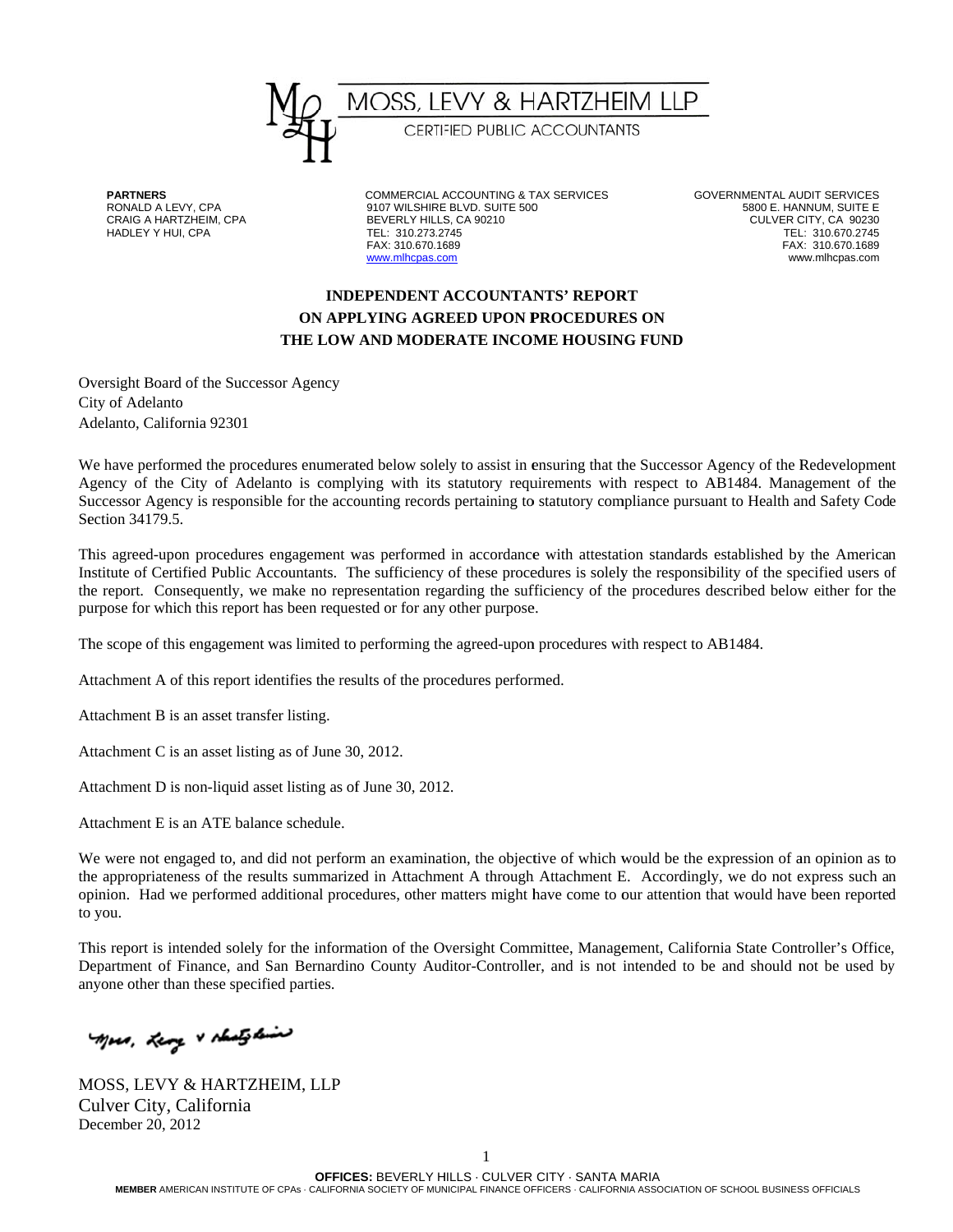### Procedures Applied

1. Obtain from the Successor Agency a listing of all assets that were transferred from the former redevelopment agency to the Successor Agency on February 1, 2012. Agree the amounts on this listing to account balances established in the accounting records of the Successor Agency. Identify in the Agreed-Upon Procedures (AUP) report the amount of the assets transferred to the Successor Agency as of that date.

### Result:

The former Redevelopment Agency did not transfer the total asset amount of \$1,564,018 LMIFH to the Successor Agency on February 1, 2012. \$540,398 is from the former City of Adelanto RDA and \$1,023,620 is City of Adelanto portion of Victor Valley Economic Development Authority. No Successor Agency funds were established in its accounting records on February 1, 2012. See Attachment B for the listing of all assets in the LMIFH as of February 1, 2012.

- 2. If the State Controller's Office has completed its review of transfers required under both Sections 34167.5 and 34178.8 and issued its report regarding such review, attach a copy of that report as an exhibit to the AUP report. If this has not yet occurred, performed the following procedures:
	- A. Obtain a listing prepared by the Successor Agency of transfers (excluding payments for goods and services) from the former redevelopment agency to the city, county, or city and county that formed the redevelopment agency for the period from January 1, 2011 through January 31, 2012. For each transfer, the Successor Agency should describe the purpose of the transfer and describe in what sense the transfer was required by one of the Agency's enforceable obligations or other legal requirements. Provide this listing as an attachment to the AUP report.

### Result:

No Low and Moderate Income Housing Fund (LMIHF) assets (excluding payments for goods and services) were transferred from the former Redevelopment Agency to the City, County, or City and County that formed the Redevelopment Agency for the period from January 1, 2011 through January 31, 2012.

B. Obtain a listing prepared by the Successor Agency of transfers (excluding payments for goods and services) from the Successor Agency to the city, county, or city and county that formed the redevelopment agency for the period from February 1, 2012 through June 30, 2012. For each transfer, the Successor Agency should describe the purpose of the transfer and describe in what sense the transfer was required by one of the Agency's enforceable obligations or other legal requirements. Provide this listing as an attachment to the AUP report.

### Result:

No LMIHF assets were transferred from the Successor Agency to the City, County, or City and County that formed the Redevelopment Agency for the period from February 1, 2012 through June 30, 2012.

C. For each transfer, obtain the legal document that formed the basis for the enforceable obligation that required any transfer. Note in the AUP report the absence of any such legal document or the absence of language in the document that required the transfer.

### Result:

Not applicable. No LMIHF assets were transferred to the City, County, or City and County that formed the Redevelopment Agency for the period.

- 3. If the State Controller's Office has completed its review of transfers required under both Sections 34167.5 and 34178.8 and issued its report regarding such review, attach a copy of that report as an exhibit to the AUP report. If this has not yet occurred, perform the following procedures:
	- A. Obtain a listing prepared by the Successor Agency of transfers (excluding payments for goods and services) from the former redevelopment agency to any other public agency or to private parties for the period from January 1, 2011 through January 31, 2012. For each transfer, the Successor Agency should describe the purpose of the transfer and describe in what sense the transfer was required by one of the Agency's enforceable obligations or other legal requirements. Provide this listing as an attachment to the AUP report.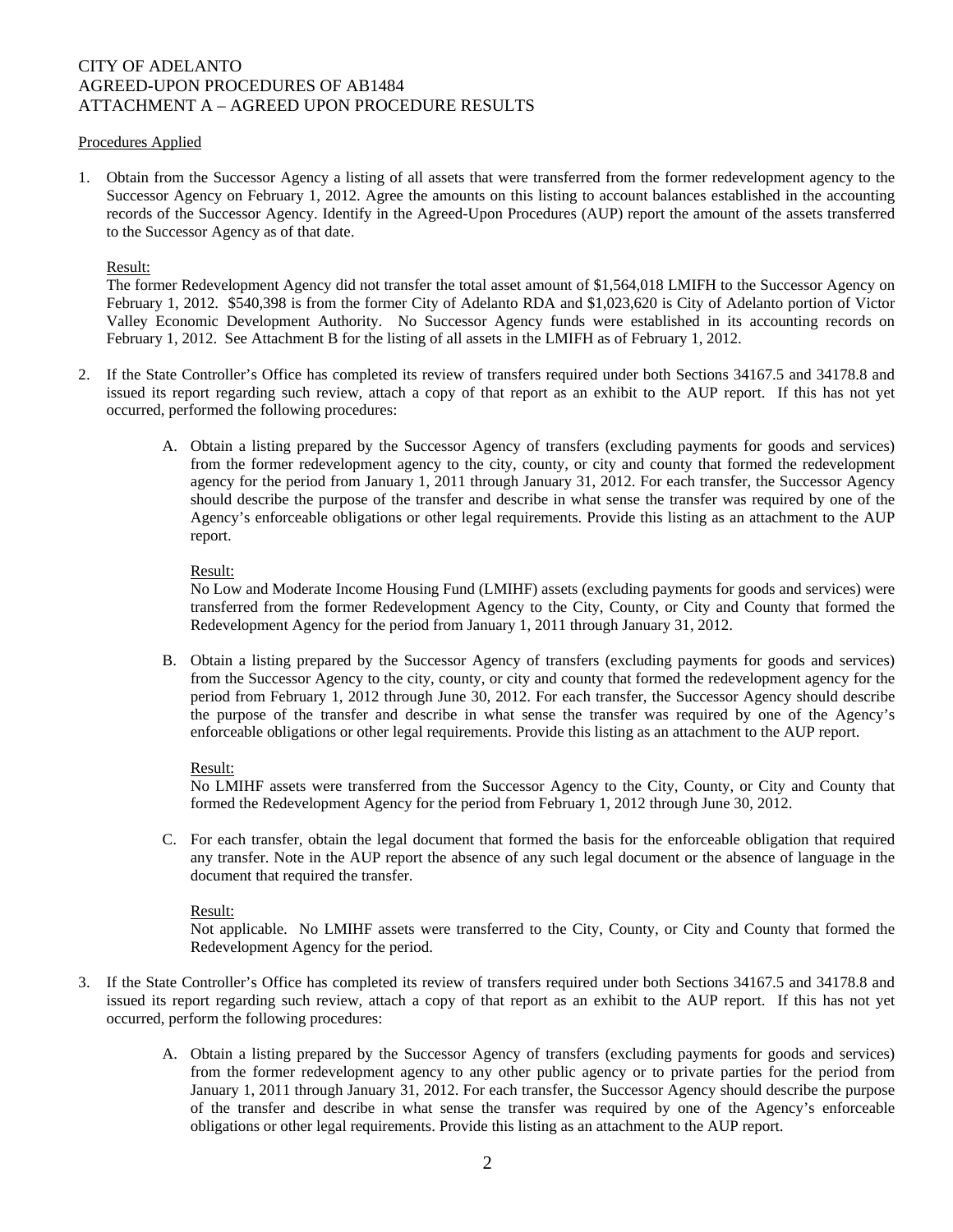### Result:

No LMIHF assets were transferred from the former Redevelopment Agency to any other public agency or to private parties for the period from January 1, 2011 through January 31, 2012.

B. Obtain a listing prepared by the Successor Agency of transfers (excluding payments for goods and services) from the Successor Agency to any other public agency or private parties for the period from February 1, 2012 through June 30, 2012. For each transfer, the Successor Agency should describe the purpose of the transfer and describe in what sense the transfer was required by one of the Agency's enforceable obligations or other legal requirements. Provide this listing as an attachment to the AUP report

### Result:

No LMIHF assets were transferred from the Successor Agency to any other public agency or to private parties for the period from February 1, 2012 through June 30, 2012. A transfer of \$15,064,716 of deferred set aside 20 percent of RDA tax increment for low and moderate income housing under HSC Section 33334.6(d) was noted on the Adelanto Housing Asset Form to be transferred to Adelanto Housing Authority. The deferral was listed as an enforceable obligation on the ROPS for January through June 2012 and July through December 2012. The Department of Finance reported that this line item did not qualify as an enforceable obligation under HSC Section 34171(d).

C. For each transfer, obtain the legal document that formed the basis for the enforceable obligation that required any transfer. Note in the AUP report the absence of any such legal document or the absence of language in the document that required the transfer.

### Result:

Not applicable. No LMIHF assets were transferred to any other public agency or to private parties for the period.

- 4. Procedure Perform the following procedures:
	- A. Obtain from the Successor Agency a summary of the financial transactions of the Redevelopment Agency and the Successor Agency in the format set forth in the attached schedule for the fiscal periods indicated in the schedule. For purposes of this summary, the financial transactions should be presented using the modified accrual basis of accounting. End of year balances for capital assets (in total) and long-term liabilities (in total) should be presented at the bottom of this summary schedule for information purposes.

### Result:

This procedure is required as to the Successor Agency as a whole, it will be addressed in the report associated with all other funds of the Successor Agency that is due on December 15, 2012.

B. Ascertain that for each period presented, the total of revenues, expenditures, and transfers accounts fully for the changes in equity from the previous fiscal period.

#### Result:

This procedure is required as to the Successor Agency as a whole, it will be addressed in the report associated with all other funds of the Successor Agency that is due on December 15, 2012.

C. Compare amounts in the schedule relevant to the fiscal year ended June 30, 2010 to the state controller's report filed for the Redevelopment Agency for that period.

### Result:

This procedure is required as to the Successor Agency as a whole, it will be addressed in the report associated with all other funds of the Successor Agency that is due on December 15, 2012.

D. Compare amounts in the schedule for the other fiscal periods presented to account balances in the accounting records or other supporting schedules. Describe in the report the type of support provided for each fiscal period.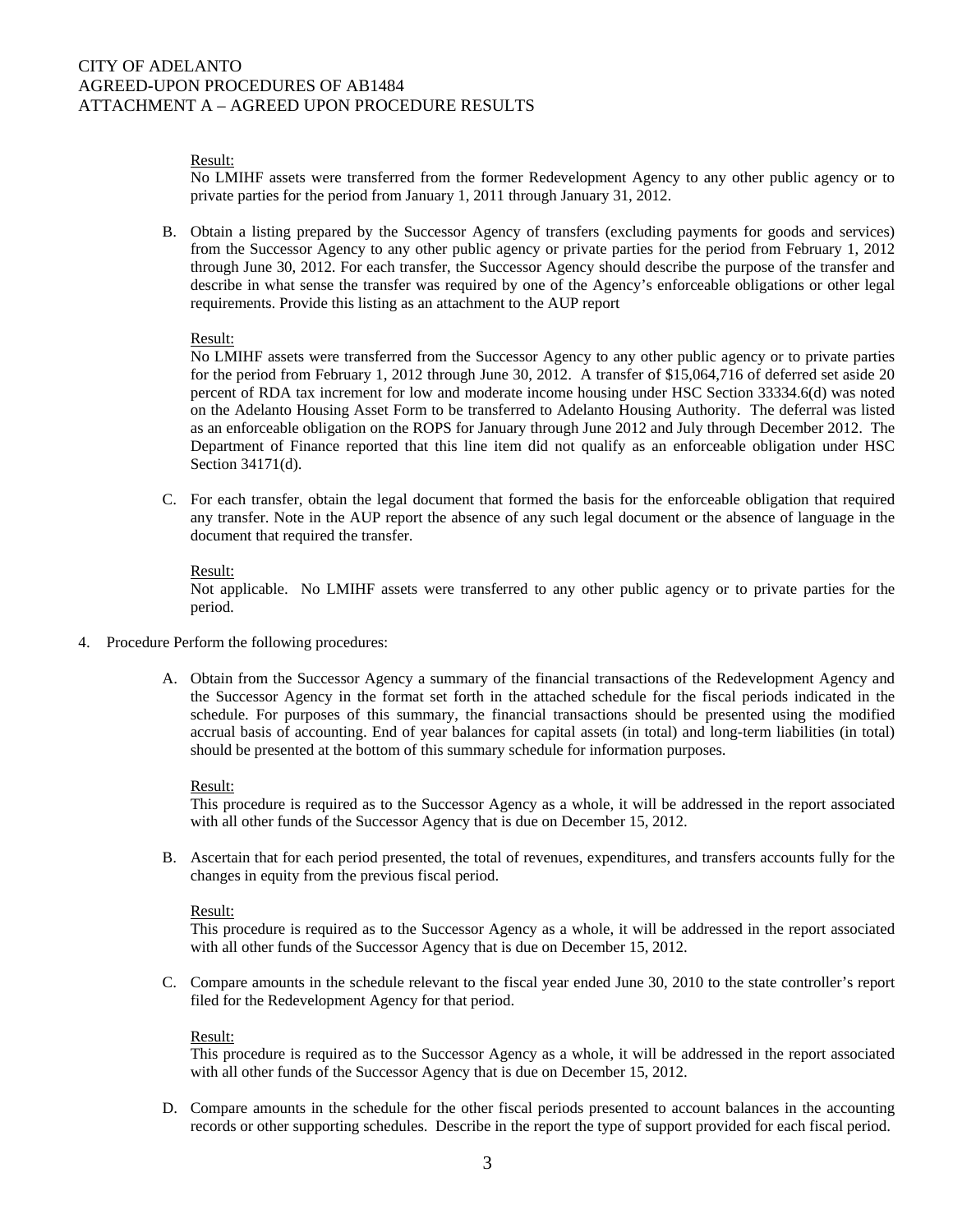### Result:

This procedure is required as to the Successor Agency as a whole, it will be addressed in the report associated with all other funds of the Successor Agency that is due on December 15, 2012.

5. Obtain from the Successor Agency a listing of all assets of the Low and Moderate Income Housing Fund as of June 30, 2012 for the report that is due October 1, 2012 and a listing of all assets of all other funds of the Successor Agency as of June 30, 2012 (excluding the previously reported assets of the Low and Moderate Income Housing Fund) for the report that is due December 15, 2012. When this procedure is applied to the Low and Moderate Income Housing Fund, the schedule attached as an exhibit will include only those assets of the Low and Moderate Income Housing Fund that were held by the Successor Agency as of June 30, 2012 and will exclude all assets held by the entity that assumed the housing function previously performed by the former redevelopment agency. Agree the assets so listed to recorded balances reflected in the accounting records of the Successor Agency. The listings should be attached as an exhibit to the appropriate AUP report.

### Result:

We found no exceptions as a result of the procedures performed. See Attachment C.

6. Obtain from the Successor Agency a listing of asset balances held on June 30, 2012 that are restricted for the following purposes:

A. Unspent bond proceeds:

- i. Obtain the Successor Agency's computation of the restricted balances (e.g., total proceeds less eligible project expenditures, amounts set aside for debt service payments, etc.)
- ii. Trace individual components of this computation to related account balances in the accounting records, or to other supporting documentation (specify in the AUP report a description of such documentation).
- iii. Obtain from the Successor Agency a copy of the legal document that sets forth the restriction pertaining to these balances. Note in the AUP report the absence of language restricting the use of the balances that were identified by the Successor Agency as restricted.

### Result:

The successor agency did not have unspent bond proceeds.

- B. Grant proceeds and program income that are restricted by third parties:
	- i. Obtain the Successor Agency's computation of the restricted balances (e.g., total proceeds less eligible project expenditures).
	- ii. Trace individual components of this computation to related account balances in the accounting records, or to other supporting documentation (specify in the AUP report a description of such documentation).
	- iii. Obtain from the Successor Agency a copy of the grant agreement that sets forth the restriction pertaining to these balances. Note in the AUP report the absence of language restricting the use of the balances that were identified by the Successor Agency as restricted.

### Result:

The successor agency did not have grant proceeds and program income restricted by third parties.

- C. Other assets considered to be legally restricted:
	- i. Obtain the Successor Agency's computation of the restricted balances (e.g., total proceeds less eligible project expenditures).
	- ii. Trace individual components of this computation to related account balances in the accounting records, or to other supporting documentation (specify in the AUP report a description of such documentation).
	- iii. Obtain from the Successor Agency a copy of the legal document that sets forth the restriction pertaining to these balances. Note in the AUP report the absence of language restricting the use of the balances that were identified by Successor the Agency as restricted.

### Result:

The successor agency did not have other assets restricted by third parties.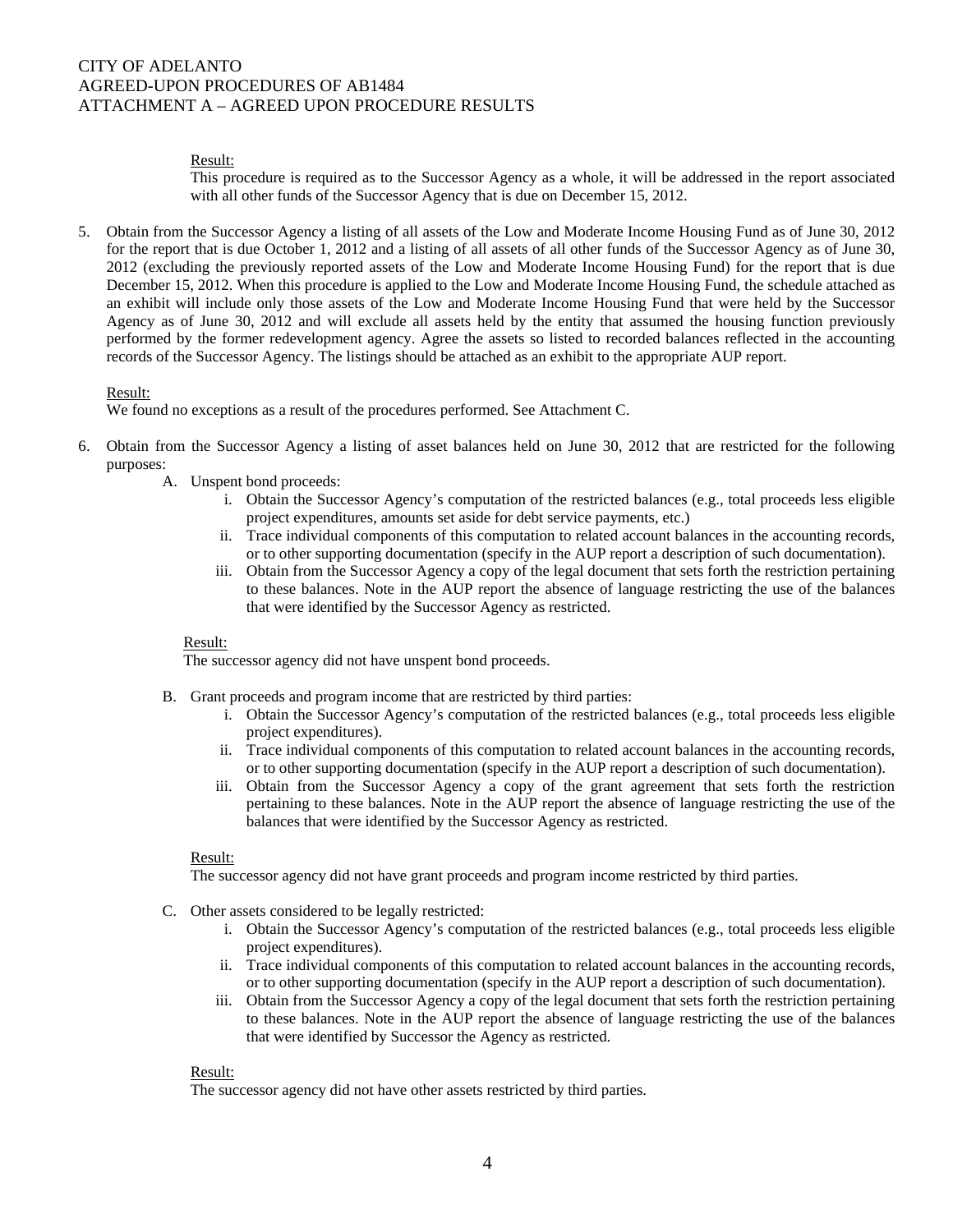D. Attach the above mentioned Successor Agency prepared schedule(s) as an exhibit to the AUP report. For each restriction identified on these schedules, indicate in the report the period of time for which the restrictions are in effect. If the restrictions are in effect until the related assets are expended for their intended purpose, this should be indicated in the report.

Result:

Procedures 6A, 6B, and 6C did not apply.

- 7. Perform the following procedures:
	- A. Obtain from the Successor Agency a listing of assets as of June 30, 2012 that are **not** liquid or otherwise available for distribution (such as capital assets, land held for resale, long-term receivables, etc.) and ascertain if the values are listed at either purchase cost (based on book value reflected in the accounting records of the Successor Agency) or market value as recently estimated by the Successor Agency.

Result:

The values of non-liquid assets are based on the book value reflected in the accounting records of the Successor Agency. See Attachment D.

B. If the assets listed at 7(A) are listed at purchase cost, trace the amounts to a previously audited financial statement (or to the accounting records of the Successor Agency) and note any differences.

#### Result:

We found no exceptions as a result of the procedures performed.

C. For any differences noted in 7(B), inspect evidence of disposal of the asset and ascertain that the proceeds were deposited into the Successor Agency trust fund. If the differences are due to additions (this generally is not expected to occur), inspect the supporting documentation and note the circumstances.

### Result:

We found no exceptions as a result of the procedures performed.

D. If the assets listed at 7(A) are listed at recently estimated market value, inspect the evidence (if any) supporting the value and note the methodology used. If no evidence is available to support the value and\or methodology, note the lack of evidence.

### Result:

We found no exceptions as a result of the procedures performed.

### 8. Perform the following procedures:

- A. If the Successor Agency believes that asset balances need to be retained to satisfy enforceable obligations, obtain from the Successor Agency an itemized schedule of asset balances (resources) as of June 30, 2012 that are dedicated or restricted for the funding of enforceable obligations and perform the following procedures. The schedule should identify the amount dedicated or restricted, the nature of the dedication or restriction, the specific enforceable obligation to which the dedication or restriction relates, and the language in the legal document that is associated with the enforceable obligation that specifies the dedication of existing asset balances toward payment of that obligation.
	- i. Compare all information on the schedule to the legal documents that form the basis for the dedication or restriction of the resource balance in question.
	- ii. Compare all current balances to the amounts reported in the accounting records of the Successor Agency or to an alternative computation.
	- iii. Compare the specified enforceable obligations to those that were included in the final Recognized Obligation Payment Schedule approved by the California Department of Finance.
	- iv. Attach as an exhibit to the report the listing obtained from the Successor Agency. Identify in the report any listed balances for which the Successor Agency was unable to provide appropriate restricting language in the legal document associated with the enforceable obligation.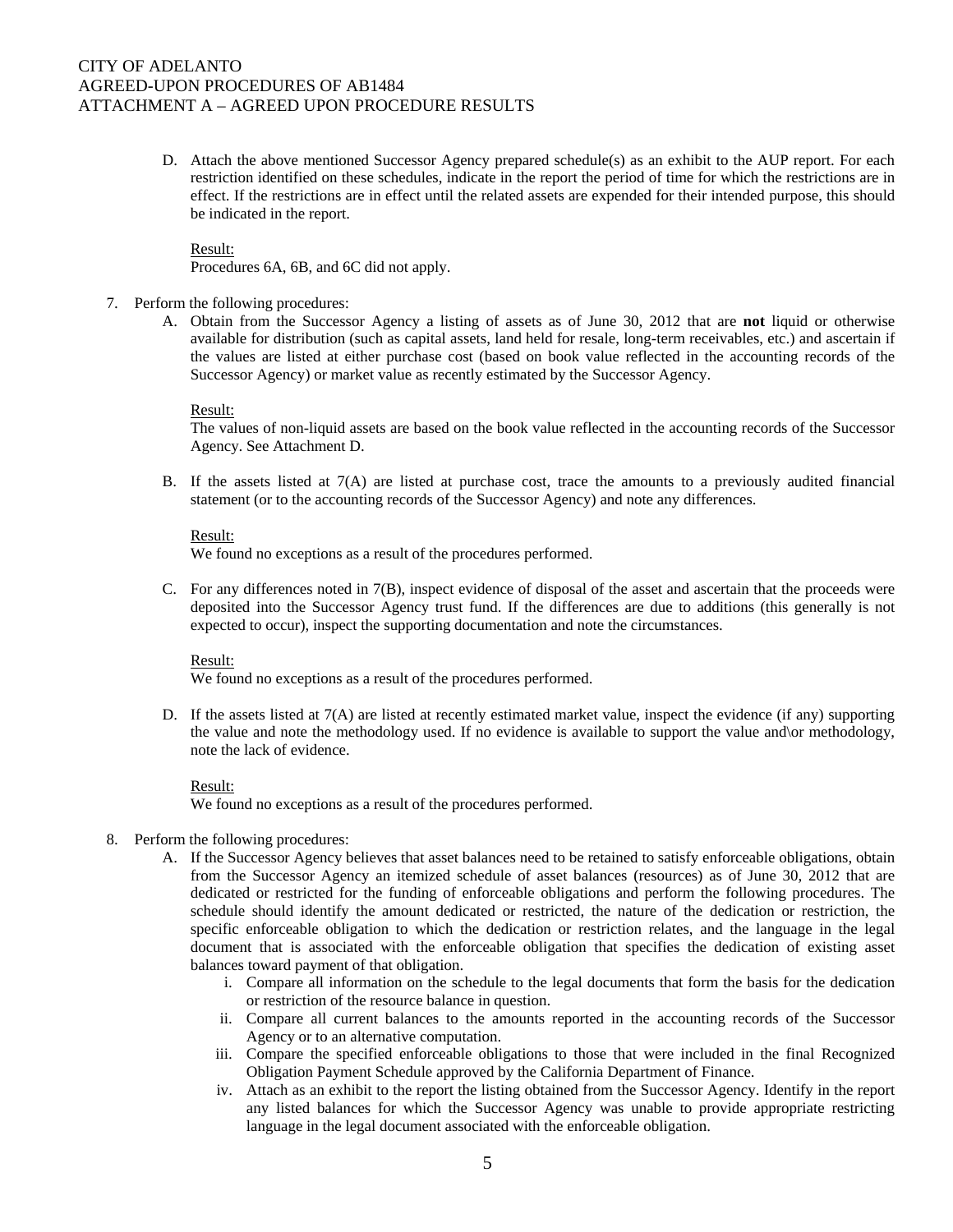### Result:

No asset balances were retained to satisfy enforceable obligations.

- B. If the Successor Agency believes that future revenues together with balances dedicated or restricted to an enforceable obligation are insufficient to fund future obligation payments and thus retention of current balances is required, obtain from the Successor Agency a schedule of approved enforceable obligations that includes a projection of the annual spending requirements to satisfy each obligation and a projection of the annual revenues available to fund those requirements and perform the following procedures:
	- i. Compare the enforceable obligations to those that were approved by the California Department of Finance. Procedures to accomplish this may include reviewing the letter from the California Department of Finance approving the Recognized Enforceable Obligation Payment Schedules for the six month period from January 1, 2012 through June 30, 2012 and for the six month period July 1, 2012 through December 31, 2012.
	- ii. Compare the forecasted annual spending requirements to the legal document supporting each enforceable obligation.
		- a. Obtain from the Successor Agency its assumptions relating to the forecasted annual spending requirements and disclose in the report major assumptions associated with the projections.
	- iii. For the forecasted annual revenues:
		- a. Obtain from the Successor Agency its assumptions for the forecasted annual revenues and disclose in the report major assumptions associated with the projections.

### Result:

The procedure was not considered required as the successor agency believes future tax revenue and cash balances in the non-Low and Moderate Housing Income Fund will be sufficient to fund future obligations.

- C. If the Successor Agency believes that projected property tax revenues and other general purpose revenues to be received by the Successor Agency are insufficient to pay bond debt service payments (considering both the timing and amount of the related cash flows), obtain from the Successor Agency a schedule demonstrating this insufficiency and apply the following procedures to the information reflected in that schedule.
	- i. Compare the timing and amounts of bond debt service payments to the related bond debt service schedules in the bond agreement.
	- ii. Obtain the assumptions for the forecasted property tax revenues and disclose major assumptions associated with the projections.
	- iii. Obtain the assumptions for the forecasted other general purpose revenues and disclose major assumptions associated with the projections.

### Result:

The procedure was not considered required as the successor agency believes future tax revenues and cash balances in the non-Low and Moderate Housing Income Fund will be sufficient to fund future obligations.

- D. If procedures A, B, or C were performed, calculate the amount of current unrestricted balances necessary for retention in order to meet the enforceable obligations by performing the following procedures:
	- i. Combine the amount of identified current dedicated or restricted balances and the amount of forecasted annual revenues to arrive at the amount of total resources available to fund enforceable obligations.
	- ii. Reduce the amount of total resources available by the amount forecasted for the annual spending requirements. A negative result indicates the amount of current unrestricted balances that needs to be retained.
	- iii. Include the calculation in the AUP report.

### Result:

Procedures 8A, 8B, and 8C did not apply.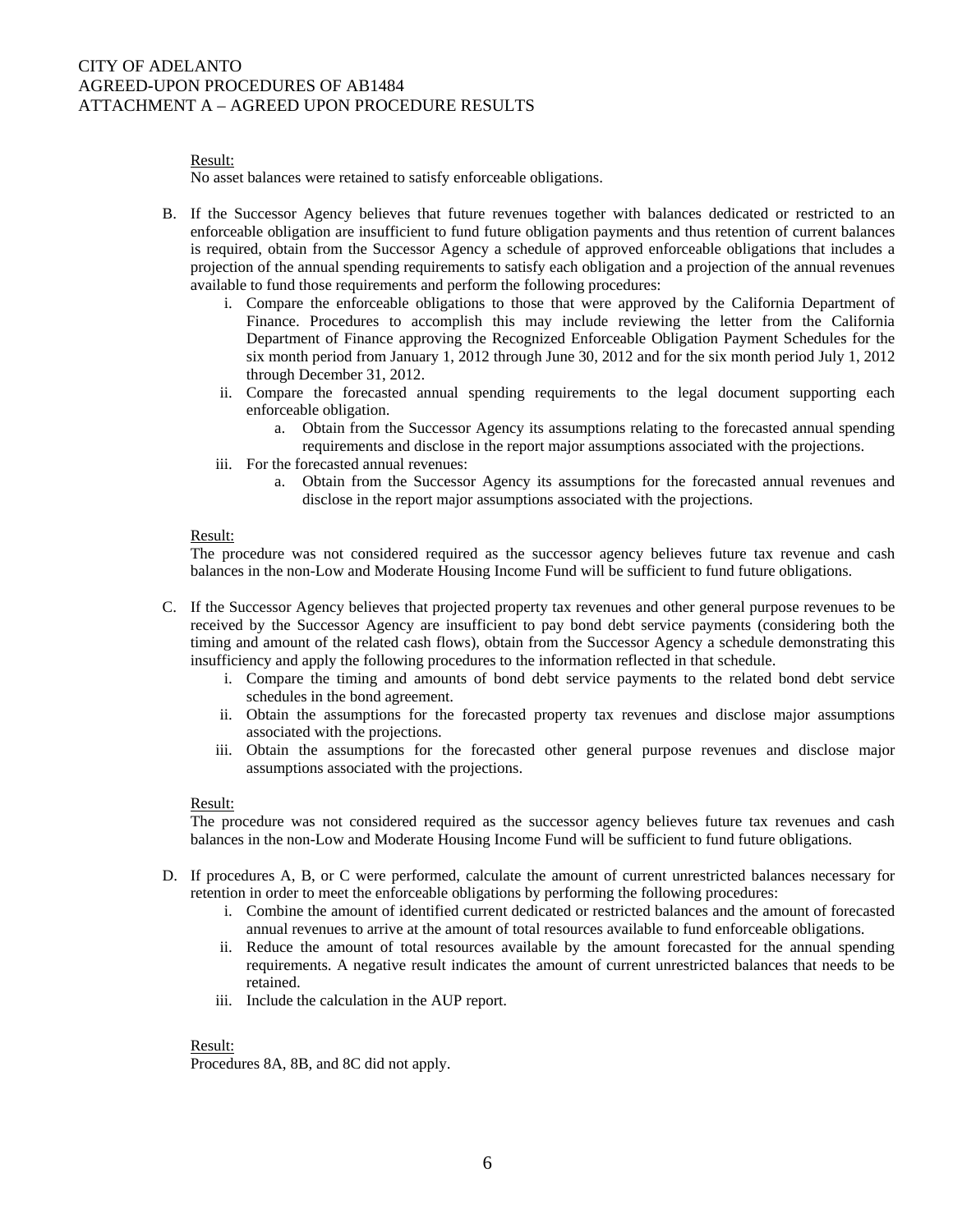9. If the Successor Agency believes that cash balances as of June 30, 2012 need to be retained to satisfy obligations on the Recognized Obligation Payment Schedule (ROPS) for the period of July 1, 2012 through June 30, 2013, obtain a copy of the final ROPS for the period of July 1, 2012 through December 31, 2012 and a copy of the final ROPS for the period January 1, 2013 through June 30, 2013. For each obligation listed on the ROPS, the Successor Agency should add columns identifying (1) any dollar amounts of existing cash that are needed to satisfy that obligation and (2) the Successor Agency's explanation as to why the Successor Agency believes that such balances are needed to satisfy the obligation. Include this schedule as an attachment to the AUP report.

### Result:

Successor agency does not need to retain cash balances in the Low and Moderate Income Housing Fund to satisfy obligations on the Recognized Obligation Payment Schedule (ROPS) for the period of July 1, 2012 through June 30, 2013.

10. Include (or present) a schedule detailing the computation of the Balance Available for Allocation to Affected Taxing Entities. Amounts included in the calculation should agree to the results of the procedures performed in each section above. The schedule should also include a deduction to recognize amounts already paid to the County Auditor-Controller on July 12, 2012 as directed by the California Department of Finance. The amount of this deduction presented should be agreed to evidence of payment. The attached example summary schedule may be considered for this purpose. Separate schedules should be completed for the Low and Moderate Income Housing Fund and for all other funds combined (excluding the Low and Moderate Income Housing Fund).

### Result:

We found no exceptions as a result of the procedures performed. See Attachment E.

11. Obtain a representation letter from Successor Agency management acknowledging their responsibility for the data provided to the practitioner and the data presented in the report or in any attachments to the report. Included in the representations should be an acknowledgment that management is not aware of any transfers (as defined by Section 34179.5) from either the former redevelopment agency or the Successor Agency to other parties for the period from January 1, 2011 through June 30, 2012 that have not been properly identified in the AUP report and its related exhibits. Management's refusal to sign the representation letter should be noted in the AUP report as required by attestation standards.

### Result:

We found no exceptions as a result of the procedures performed.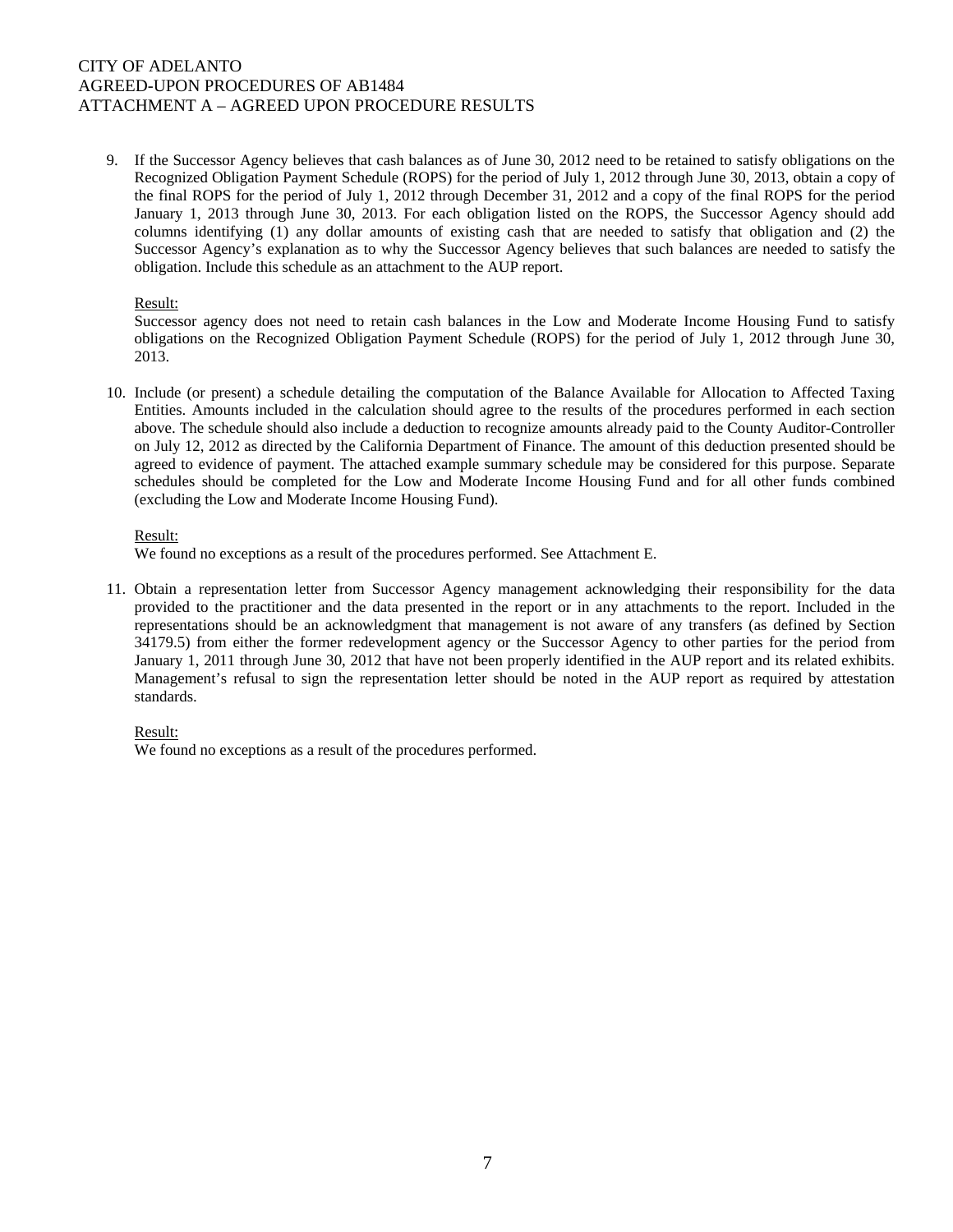# CITY OF ADELANTO AGREED-UPON PROCEDURES OF AB1484 ATTACHMENT B – ASSET TRANSFER LIST

# City of Adelanto Successor Agency Asset List - Low & Moderate Income Housing Fund February 1, 2012

| Cash*                                      | 1,461,107 |
|--------------------------------------------|-----------|
| <b>Accounts Receivable/Tax Increment**</b> | 61,813    |
| Loans Receivable ***                       | 41,098    |
|                                            | 1,564,018 |
|                                            |           |

\* \$925,107 of \$1,461,107 is City of Adelanto portion of Victor Valley Economic Development Authority. \*\* \$57,415 of \$61,813 is City of Adelanto portion of Victor Valley Economic Development Authority. \*\*\* \$41,098 is City of Adelanto portion of Victor Valley Economic Development Authority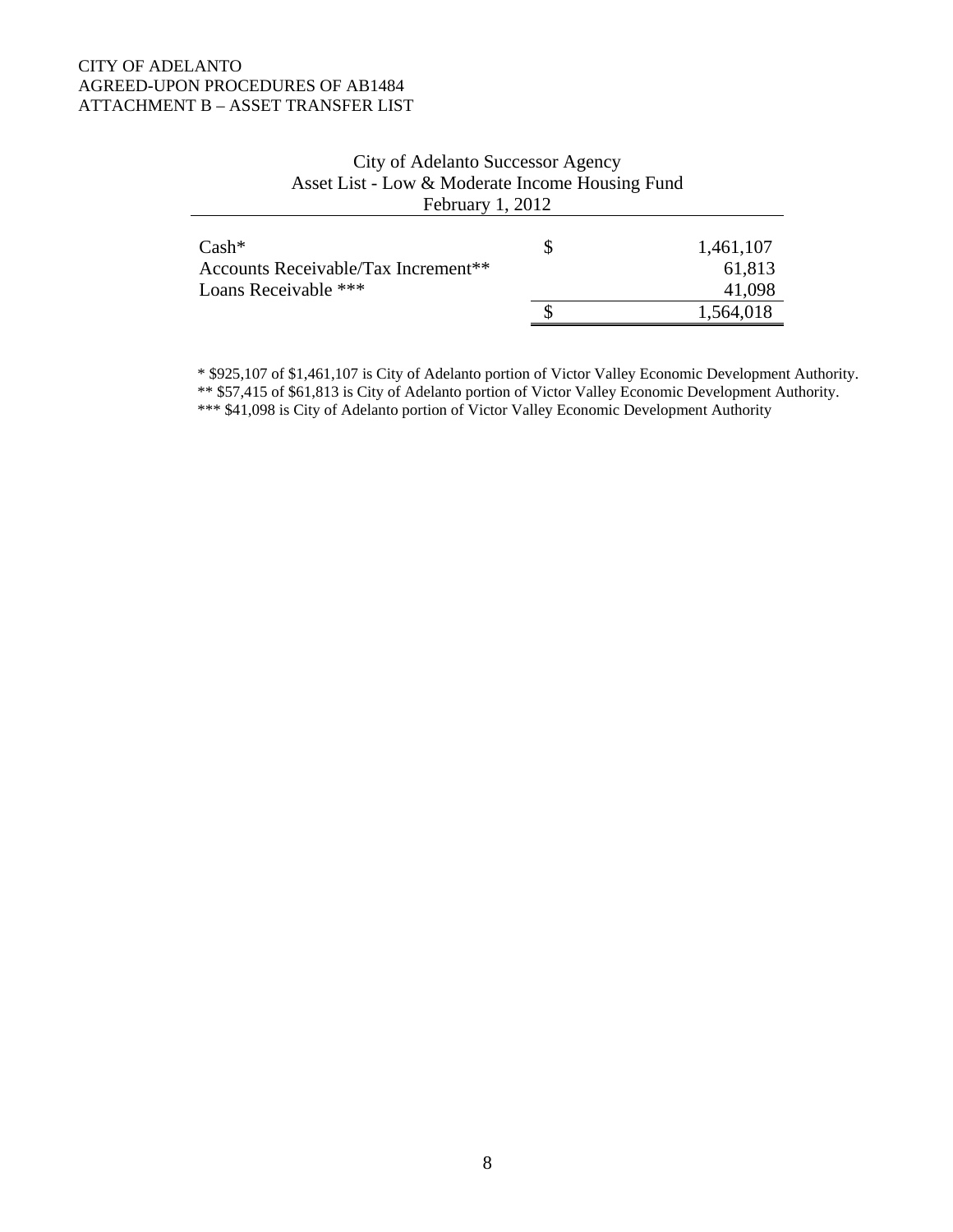# CITY OF ADELANTO AGREED-UPON PROCEDURES OF AB1484 ATTACHMENT C– ASSET LISTING AS OF JUNE 30, 2012

# City of Adelanto Successor Agency Asset Listing - Low & Moderate Income Housing Fund June 30, 2012

| $34.10$ $30.201$                    |  |           |  |
|-------------------------------------|--|-----------|--|
|                                     |  |           |  |
| $Cash*$                             |  | 1,461,107 |  |
| Accounts Receivable/Tax Increment** |  | 61,813    |  |
| Loans Receivable ***                |  | 41,098    |  |
|                                     |  | 1,564,018 |  |

\* \$925,107 of \$1,461,107 is City of Adelanto portion of Victor Valley Economic Development Authority. \*\* \$57,415 of \$61,813 is City of Adelanto portion of Victor Valley Economic Development Authority. \*\*\* \$41,098 is City of Adelanto portion of Victor Valley Economic Development Authority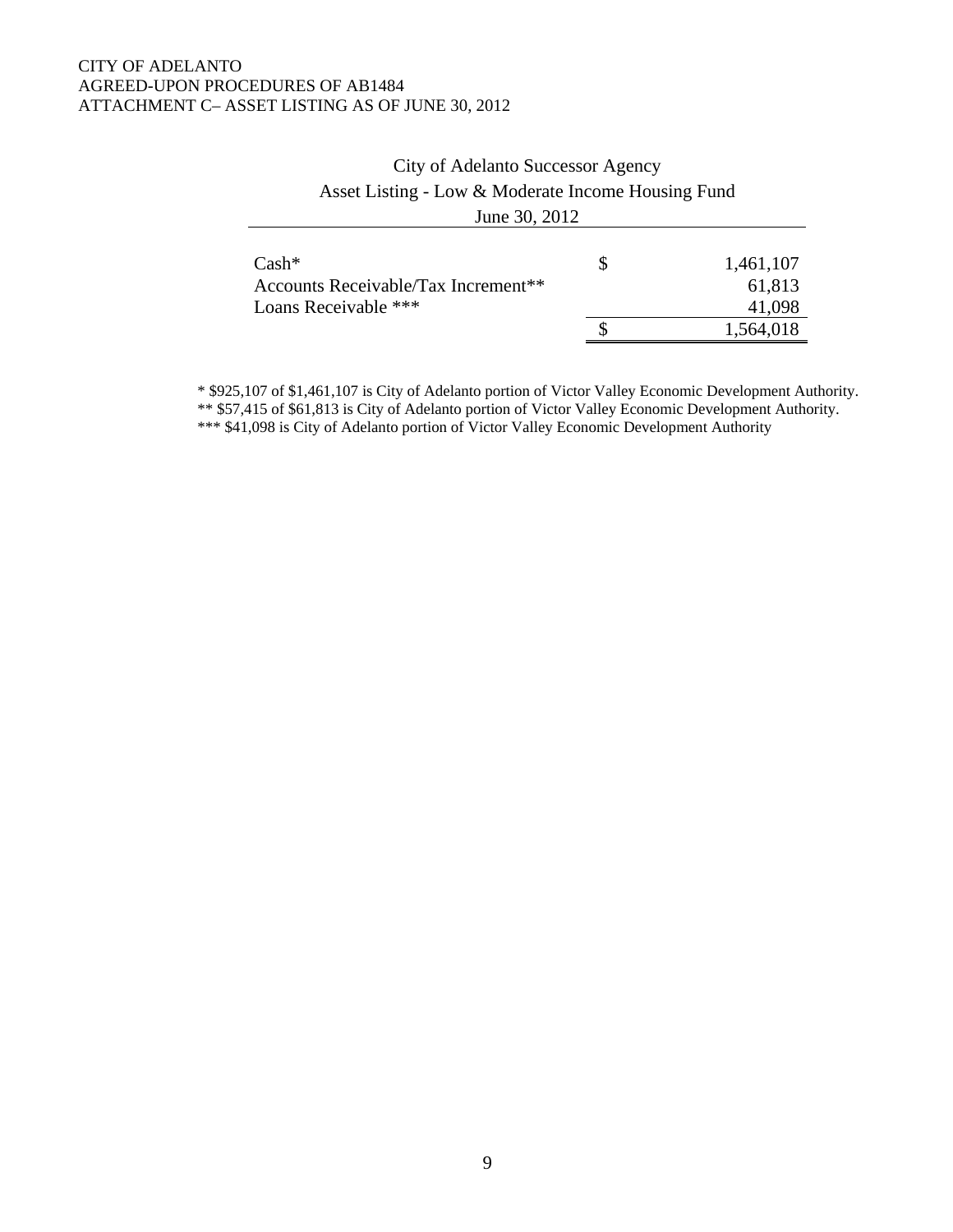# CITY OF ADELANTO AGREED-UPON PROCEDURES OF AB1484 ATTACHMENT D– NON-LIQUID ASSETS AS OF JUNE 30, 2012

# City of Adelanto Successor Agency Non-Liquid Asset Listing - Low & Moderate Income Housing Fund June 30, 2012

| Accounts Receivable/Tax Increment*<br>Loans Receivable** | 61,813<br>41,098 |
|----------------------------------------------------------|------------------|
|                                                          | 102.911          |

\* \$57,415 of \$61,813 is City of Adelanto portion of Victor Valley Economic Development Authority. \* \$41,098 is City of Adelanto portion of Victor Valley Economic Development Authority